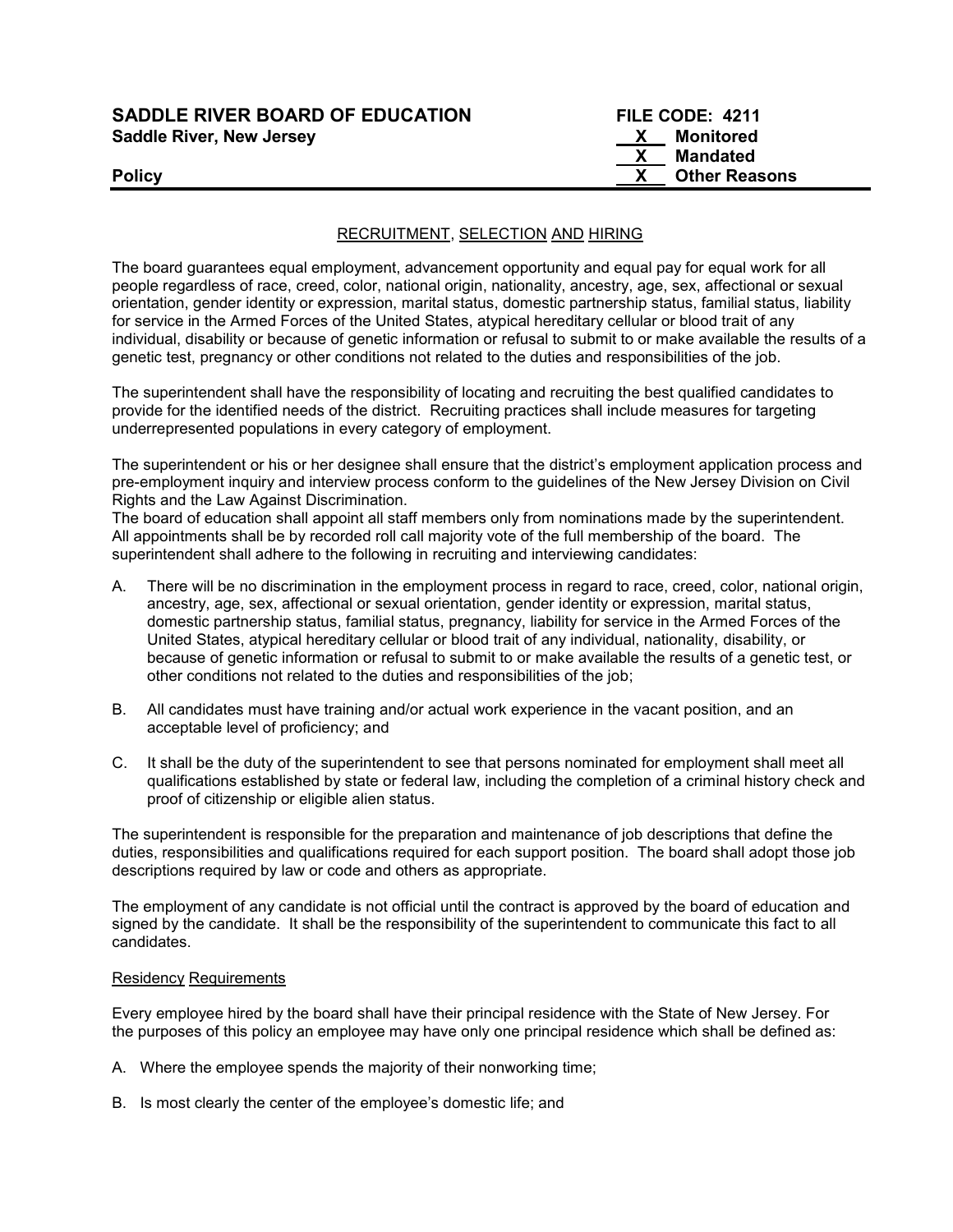### RECRUITMENT, SELECTION AND HIRING (continued)

C. The employee's designated legal address and legal residence for voting.

The fact that an employee is either domiciled or owns a home or property in the State of New Jersey shall not by itself satisfy the requirement of principal residence.

### **Exemptions**

- A. An employee hired on or after September 1, 2011 who is not a resident when hired shall receive one year to establish residency in New Jersey. If the employee fails to establish residency within that year, he/she shall be deemed unqualified for employment and shall be removed pursuant to N.J.S.A. 52:14-7(d);
- B. An existing employee who was not a resident of New Jersey on or prior to September 1, 2011 is exempted from this policy. However if he/she has had a break in public service for a period of time greater than seven days this exemption shall not apply;
- C. A break in public service shall be defined as an actual separation from employment for more than seven calendar days due to such causes as resignation, retirement, layoff, or disciplinary removal. But a leave of absence caused by accepting a new appointment within the district shall not be considered a break in public service.
- D. An employee may request an exemption to the State committee formed under N.J.S.A. 52:14-7 on a basis of critical need or hardship. The decision on whether to approve an application of the employee shall be made by a majority vote of this committee. If this committee fails to act within 30 days after receipt of the employee's application, no exemption shall be granted and the residency requirements set forth in this policy shall be in effect.

| March 2007    |
|---------------|
| April 2014    |
| December 2014 |
| November 2016 |
|               |

#### Key Words

Recruitment, Selection and Hiring; Hiring; Nondiscrimination; Affirmative Action, Background Check, Personnel Background Check, Domestic Partnership Act, Residency Requirements

| Legal References: N.J.S.A. 10:5-1 et seq. | Law Against Discrimination                                   |
|-------------------------------------------|--------------------------------------------------------------|
| N.J.S.A. 18A:3-15.2                       | Fraudulently issued, obtained, forged or altered degree or   |
|                                           | certification; use in connection with business or occupation |
| N.J.S.A. 18A:6-5                          | Inquiry as to religion and religious tests prohibited        |
| N.J.S.A. 18A:6-6                          | No sex discrimination                                        |
| N.J.S.A. 18A:6-7.1, -7.5                  | Criminal history record; employee in regular contact with    |
|                                           | students; grounds for disqualification from employment;      |
|                                           | exception                                                    |
| N.J.S.A. 18A:6-76.1                       | Deadline for notification to students of requirements        |
|                                           | of provisional certificate and induction program             |
| N.J.S.A. 18A:11-1                         | General mandatory powers and duties                          |
| N.J.S.A. 18A:13-40                        | General powers and duties of board of newly created          |
|                                           | regional districts                                           |
| N.J.S.A. 18A:16-1                         | Officers and employees in general                            |
| N.J.S.A. 18A:26-1, -1.1, -2               | Citizenship of teachers, etc.                                |
| N.J.S.A. 18A:27-1 et seq.                 | <b>Employment and Contracts</b>                              |
| See particularly:                         |                                                              |